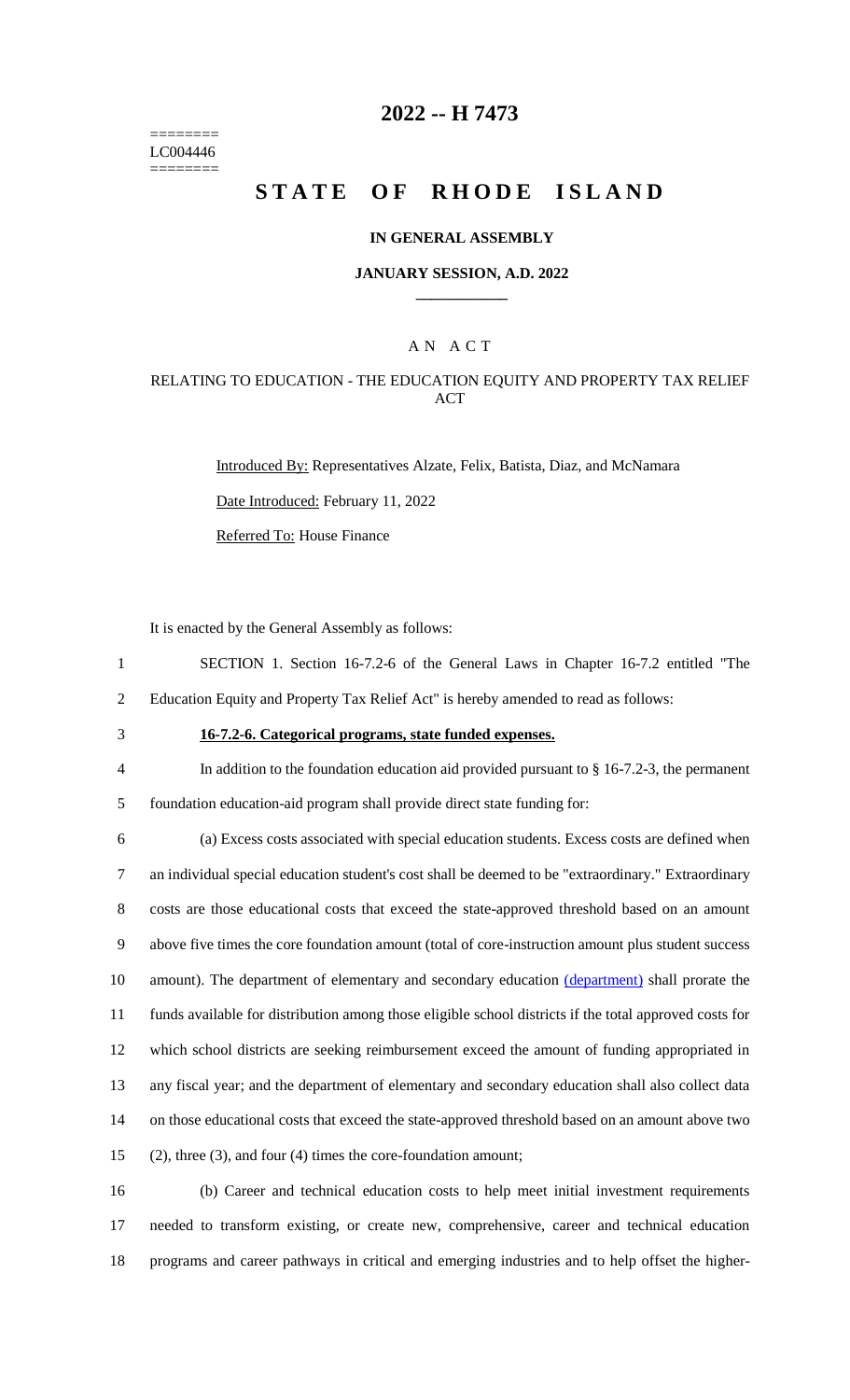than-average costs associated with facilities, equipment maintenance and repair, and supplies necessary for maintaining the quality of highly specialized programs that are a priority for the state. The department shall develop criteria for the purpose of allocating any and all career and technical education funds as may be determined by the general assembly on an annual basis. The department of elementary and secondary education shall prorate the funds available for distribution among those eligible school districts if the total approved costs for which school districts are seeking reimbursement exceed the amount of funding available in any fiscal year;

 (c) Programs to increase access to voluntary, free, high-quality pre-kindergarten programs. The department shall recommend criteria for the purpose of allocating any and all early childhood program funds as may be determined by the general assembly;

 (d) Central Falls, Davies, and the Met Center Stabilization Fund is established to ensure that appropriate funding is available to support their students. Additional support for Central Falls is needed due to concerns regarding the city's capacity to meet the local share of education costs. This fund requires that education aid calculated pursuant to § 16-7.2-3 and funding for costs outside the permanent foundation education-aid formula, including, but not limited to, transportation, facility maintenance, and retiree health benefits shall be shared between the state and the city of Central Falls. The fund shall be annually reviewed to determine the amount of the state and city appropriation. The state's share of this fund may be supported through a reallocation of current state appropriations to the Central Falls school district. At the end of the transition period defined in § 16-7.2-7, the municipality will continue its contribution pursuant to § 16-7-24. Additional support for the Davies and the Met Center is needed due to the costs associated with running a stand-alone high school offering both academic and career and technical coursework. The department shall recommend criteria for the purpose of allocating any and all stabilization funds as may be determined by the general assembly;

 (e) Excess costs associated with transporting students to out-of-district non- public schools. This fund will provide state funding for the costs associated with transporting students to out-of- district non-public schools, pursuant to chapter 21.1 of this title. The state will assume the costs of non-public out- of-district transportation for those districts participating in the statewide system. The department of elementary and secondary education shall prorate the funds available for distribution among those eligible school districts if the total approved costs for which school districts are seeking reimbursement exceed the amount of funding available in any fiscal year;

 (f) Excess costs associated with transporting students within regional school districts. This fund will provide direct state funding for the excess costs associated with transporting students within regional school districts, established pursuant to chapter 3 of this title. This fund requires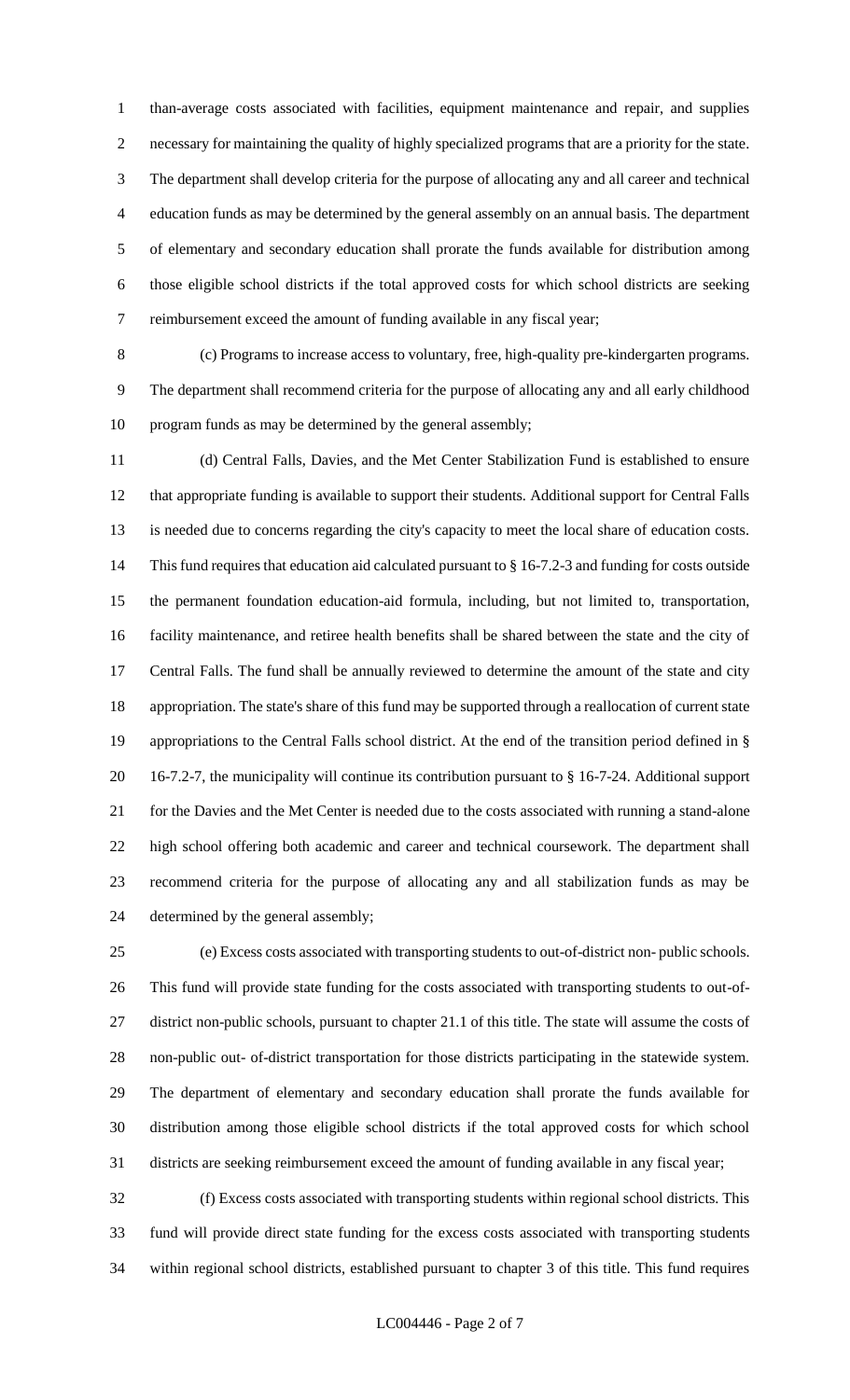that the state and regional school district share equally the student transportation costs net any federal sources of revenue for these expenditures. The department of elementary and secondary education shall prorate the funds available for distribution among those eligible school districts if the total approved costs for which school districts are seeking reimbursement exceed the amount of funding available in any fiscal year;

 (g) Public school districts that are regionalized shall be eligible for a regionalization bonus as set forth below:

 (1) As used herein, the term "regionalized" shall be deemed to refer to a regional school district established under the provisions of chapter 3 of this title, including the Chariho Regional School district;

 (2) For those districts that are regionalized as of July 1, 2010, the regionalization bonus shall commence in FY 2012. For those districts that regionalize after July 1, 2010, the regionalization bonus shall commence in the first fiscal year following the establishment of a regionalized school district as set forth in chapter 3 of this title, including the Chariho Regional School District;

 (3) The regionalization bonus in the first fiscal year shall be two percent (2.0%) of the state's share of the foundation education aid for the regionalized district as calculated pursuant to §§ 16-7.2-3 and 16-7.2-4 in that fiscal year;

 (4) The regionalization bonus in the second fiscal year shall be one percent (1.0%) of the state's share of the foundation education aid for the regionalized district as calculated pursuant to §§ 16-7.2-3 and 16-7.2-4 in that fiscal year;

(5) The regionalization bonus shall cease in the third fiscal year;

 (6) The regionalization bonus for the Chariho regional school district shall be applied to the state share of the permanent foundation education aid for the member towns; and

 (7) The department of elementary and secondary education shall prorate the funds available for distribution among those eligible regionalized school districts if the total, approved costs for which regionalized school districts are seeking a regionalization bonus exceed the amount of funding appropriated in any fiscal year;

 (h) Additional state support for English learners (EL). The amount to support EL students shall be determined by multiplying an EL factor of ten percent (10%) by the core-instruction per- pupil amount defined in § 16-7.2-3(a)(1) and applying that amount of additional state support to EL students identified using widely adopted, independent standards and assessments identified by the commissioner. All categorical funds distributed pursuant to this subsection must be used to provide high-quality, research- based services to EL students and managed in accordance with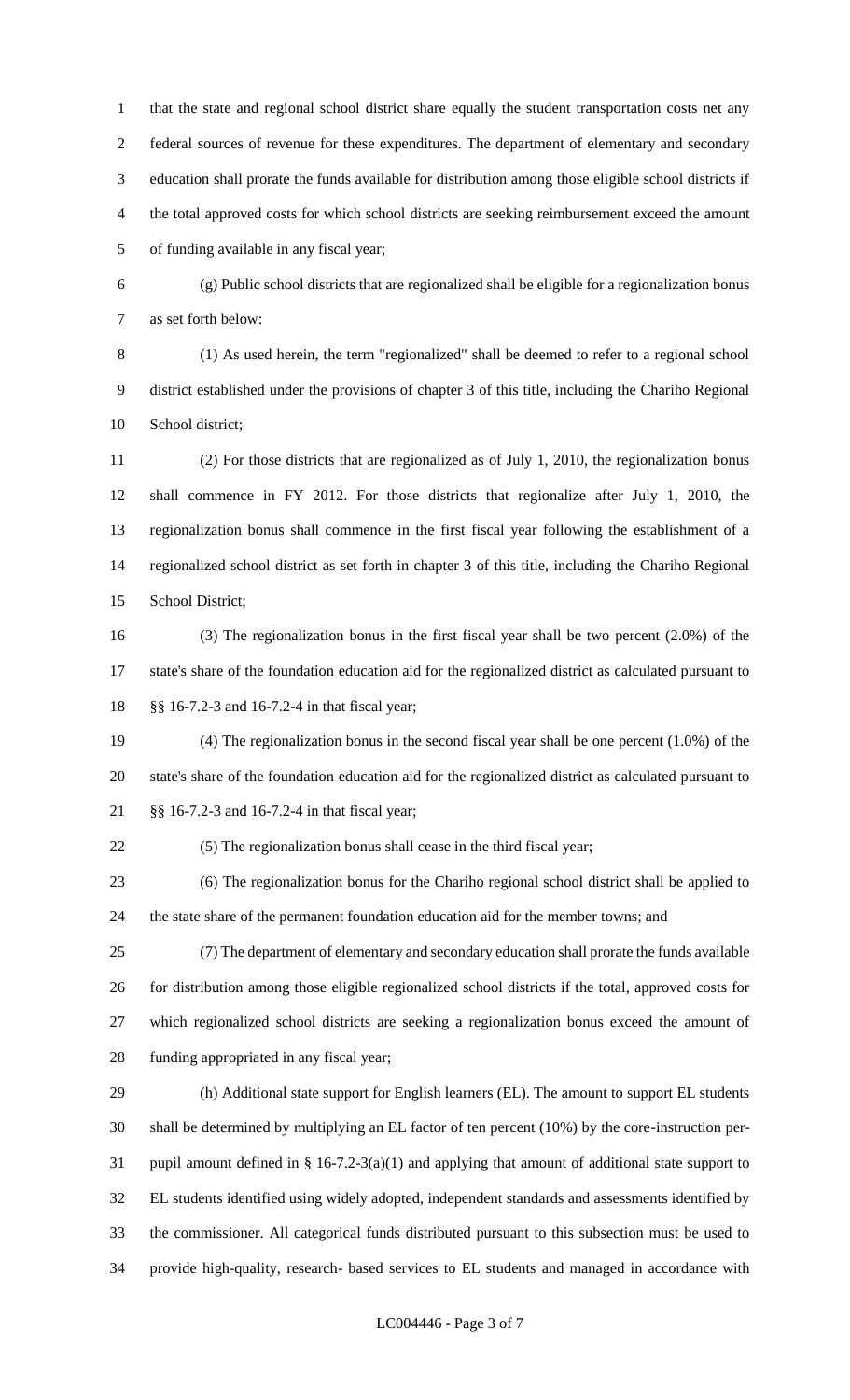requirements set forth by the commissioner of elementary and secondary education. The department of elementary and secondary education shall collect performance reports from districts and approve the use of funds prior to expenditure. The department of elementary and secondary education shall ensure the funds are aligned to activities that are innovative and expansive and not utilized for activities the district is currently funding. The department of elementary and secondary education shall prorate the funds available for distribution among eligible recipients if the total calculated costs exceed the amount of funding available in any fiscal year;

 (i) State support for school resource officers. For purposes of this subsection, a school resource officer (SRO) shall be defined as a career law enforcement officer with sworn authority who is deployed by an employing police department or agency in a community-oriented policing assignment to work in collaboration with one or more schools. School resource officers should have completed at least forty (40) hours of specialized training in school policing, administered by an accredited agency, before being assigned. Beginning in FY 2019, for a period of three (3) years, school districts or municipalities that choose to employ school resource officers shall receive direct state support for costs associated with employing such officers at public middle and high schools. Districts or municipalities shall be reimbursed an amount equal to one-half (½) of the cost of salaries and benefits for the qualifying positions. Funding will be provided for school resource officer positions established on or after July 1, 2018, provided that:

(1) Each school resource officer shall be assigned to one school:

 (i) Schools with enrollments below one thousand twelve hundred (1,200) students shall require one school resource officer;

22 (ii) Schools with enrollments of one thousand twelve hundred (1,200) or more students 23 shall require two school resource officers;

 (2) School resource officers hired in excess of the requirement noted above shall not be eligible for reimbursement; and

- (3) Schools that eliminate existing school resource officer positions and create new positions under this provision shall not be eligible for reimbursement; and
- (j) Categorical programs defined in subsections (a) through (g) shall be funded pursuant to the transition plan in § 16-7.2-7.
- (k) State support for school-based mental and behavioral health services.
- (1) For a period of three (3) years, local education agencies (LEAs) shall receive direct
- state support for costs associated with hiring mental and behavioral health professionals including,
- but not limited to, school psychologists, social workers, or counselors. After accounting for any
- federal funds or federal, state, or local grants received toward the costs associated with such a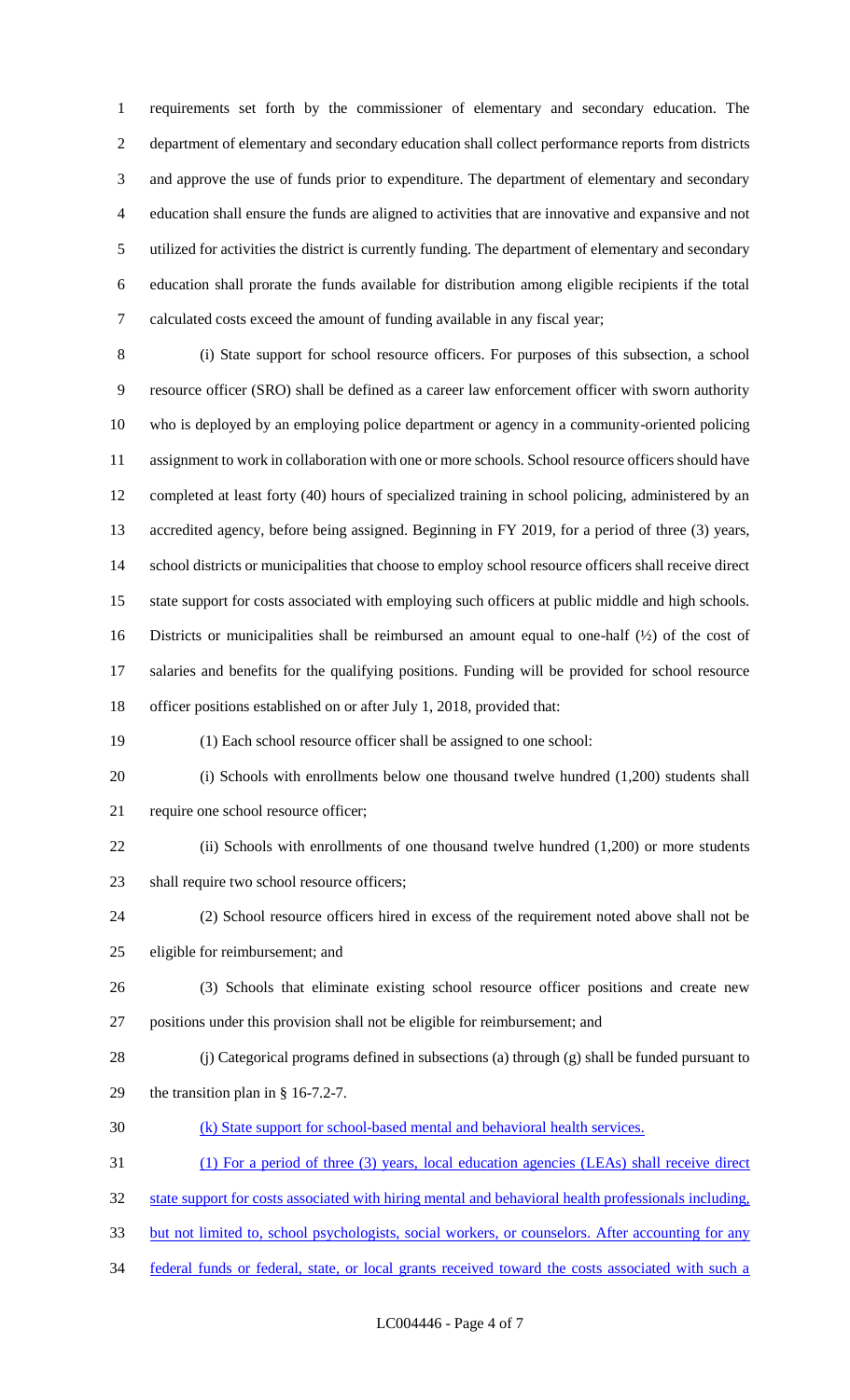- 1 position, LEAs shall be reimbursed an amount equal to one-half (1/2) of the cost of salaries and benefits that remain the LEA's responsibility. (2) Funding shall be provided for mental or behavioral health professional positions established on or after July 1, 2022, provided that: (i) Schools choosing to hire social workers under this provision shall maintain a ratio of no greater than two hundred fifty (250) students to one social worker; (ii) Schools choosing to hire school psychologists under this provision shall maintain a ratio of no greater than seven hundred (700) students to one school psychologist; and (iii) Schools choosing to hire school counselors under this provision shall maintain a ratio of no greater than two hundred fifty (250) students to one counselor. (3) LEAs shall not be eligible to receive reimbursement for hiring mental or behavioral health professionals that would result in ratios lower than those identified in subsection (k)(2) of 13 this section, unless the LEA provides a workload analysis to the department indicating that 14 additional mental or behavioral health professionals are required to deliver all specified services to 15 students in a particular school or schools. (4) Schools or LEAs that eliminate existing mental or behavioral health positions and create 17 new positions under this provision shall not be eligible for reimbursement. 18 (5) Schools within the same LEA may share mental or behavioral health professionals, 19 provided that: (i) The student-to-specialist ratio between the sharing schools does not exceed those in 21 subsection  $(k)(2)$  of this section; and (ii) Any shared specialists are shared between the same schools in the LEA to facilitate establishing a centralized mental health team for the same student population and make 24 coordination of care more efficient. (6) By October 1, 2022, and every October 1 thereafter, the department shall report to the general assembly: (i) The number and type of mental or behavioral health full-time employees (FTEs) 28 currently employed by each LEA; (ii) The number and type of mental or behavioral health FTEs serving each school; and (iii) For each partial FTE, describe the circumstances surrounding the use of a partial FTE. 31 If a partial FTE at a school or schools is the result of more than one school sharing a mental or
- behavioral health professional, the department shall identify all schools sharing the FTE.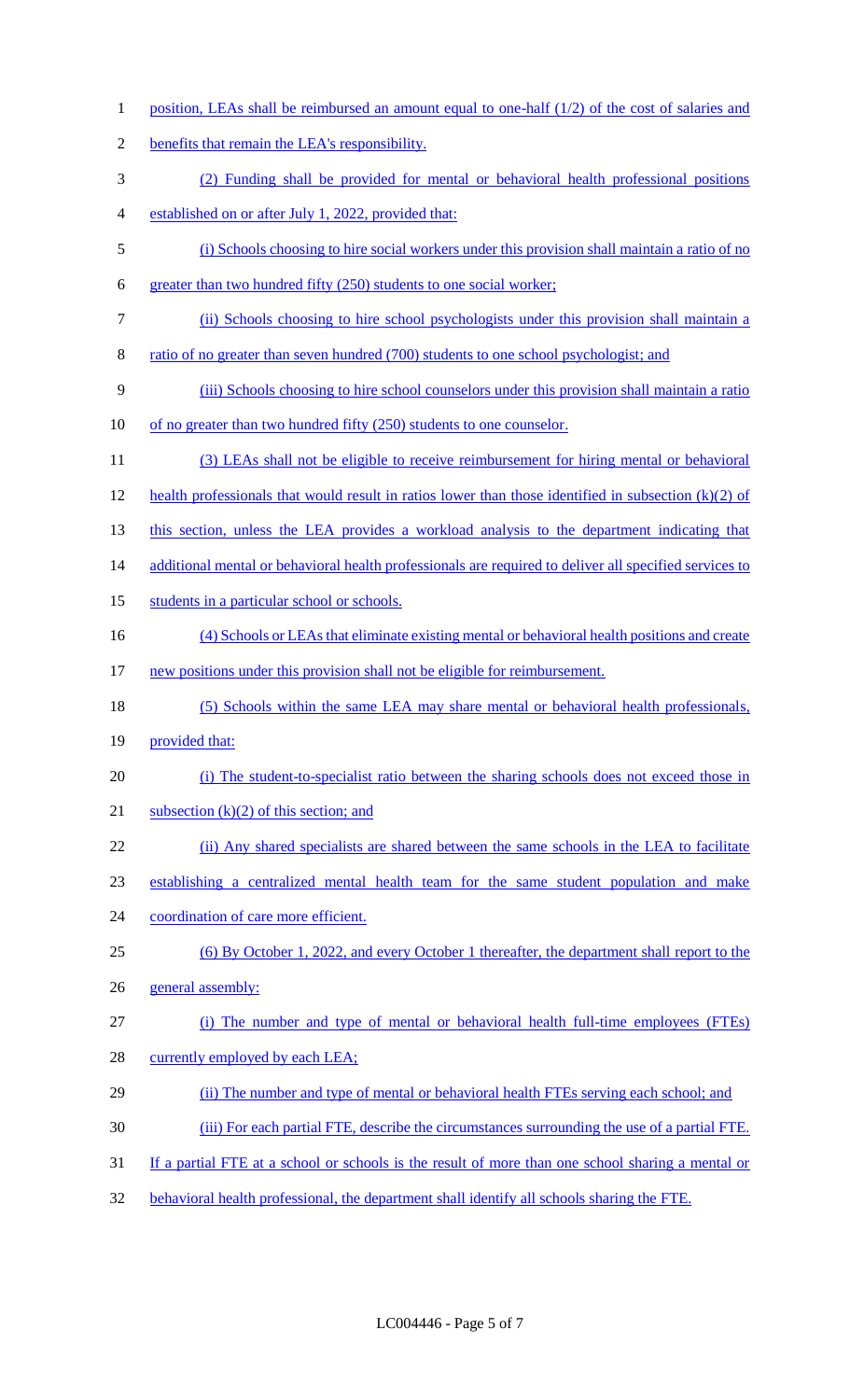1 SECTION 2. This act shall take effect upon passage.

#### $=$ LC004446  $=$